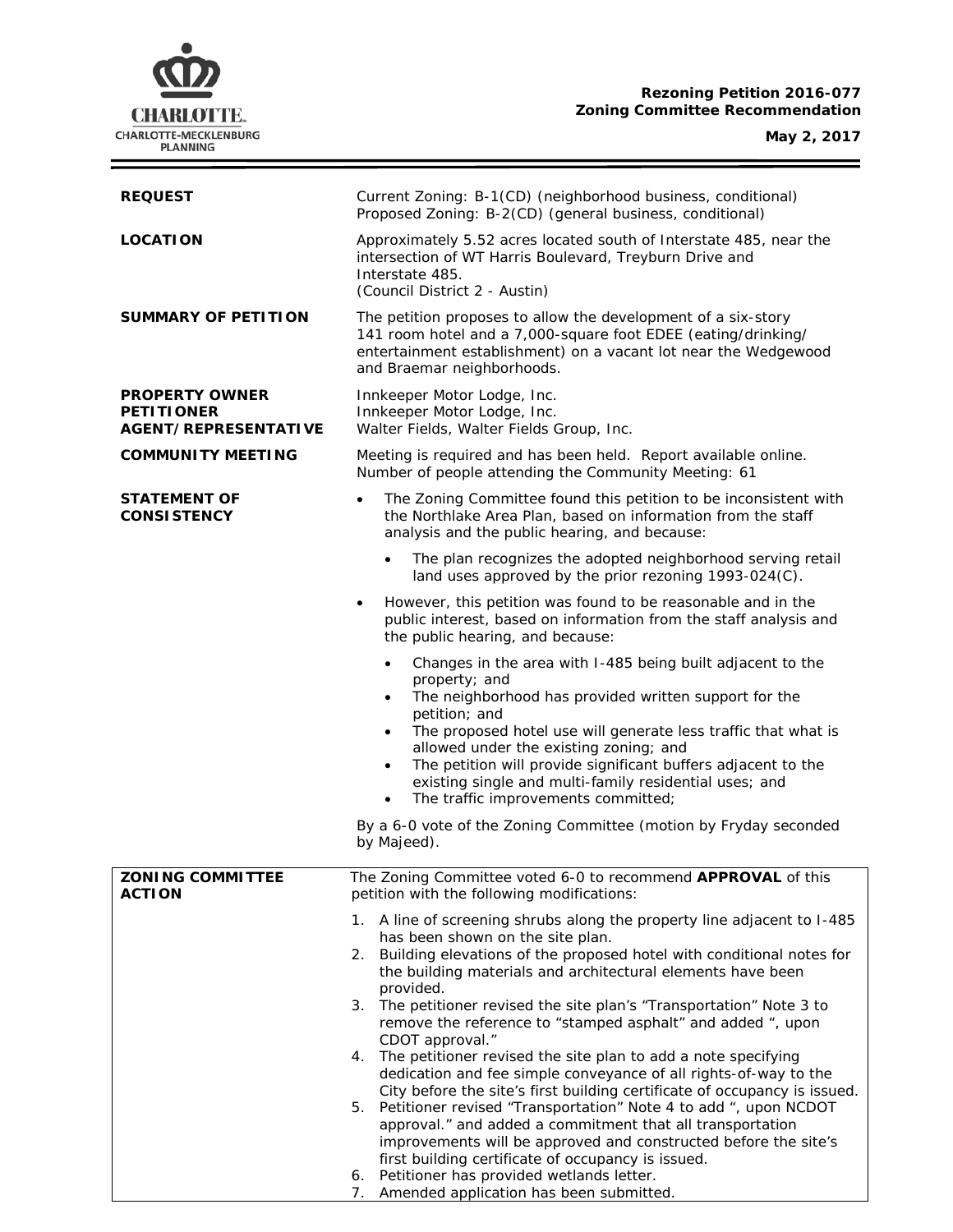|                                              | 8. Hours of operation have been limited for waste removal for the<br>dumpster from the hours of 7:00 A.M. to 7:00 P.M.<br>Height of proposed structure has been limited to four stories.<br>9.                                                                                                                                                                                                                                                                                 |                                                                                                                                                                                                                                                                                                                                                                                                                                                   |  |
|----------------------------------------------|--------------------------------------------------------------------------------------------------------------------------------------------------------------------------------------------------------------------------------------------------------------------------------------------------------------------------------------------------------------------------------------------------------------------------------------------------------------------------------|---------------------------------------------------------------------------------------------------------------------------------------------------------------------------------------------------------------------------------------------------------------------------------------------------------------------------------------------------------------------------------------------------------------------------------------------------|--|
| <b>VOTE</b>                                  | Motion/Second:<br>Yeas:<br>Nays:<br>Absent:<br>Recused:                                                                                                                                                                                                                                                                                                                                                                                                                        | Spencer / Watkins<br>Fryday, Lathrop, Majeed, McClung, Spencer, and<br>Watkins<br><b>None</b><br>Wiggins<br><b>None</b>                                                                                                                                                                                                                                                                                                                           |  |
| <b>ZONING COMMITTEE</b><br><b>DISCUSSION</b> | Staff reviewed the petition and noted that several issues had been<br>addressed but several outstanding issues still remain. Staff explained<br>the changes and noted that the request is inconsistent with the<br>adopted plan. Staff noted that this petition is inconsistent with the<br>Northlake Area Plan. The plan calls for neighborhood serving uses and<br>the hotel is more of a regional serving use.                                                              |                                                                                                                                                                                                                                                                                                                                                                                                                                                   |  |
|                                              | Several commissioners asked about what would be allowed under the<br>current zoning and number of trips. Staff explained that the previous<br>petition allowed for 50,000 square feet of B-1 uses. B-1 uses would<br>allow retail, restaurant, gas station and office uses. The hotel use<br>would generate about half the number of trips of the existing B-1 uses.<br>Staff noted that the height of the proposed structure had been reduced<br>to four stories and 55 feet. |                                                                                                                                                                                                                                                                                                                                                                                                                                                   |  |
|                                              |                                                                                                                                                                                                                                                                                                                                                                                                                                                                                | Another commissioner asked about the request to remove the four-foot<br>existing sidewalk and four-foot planting strip. CDOT responded that as<br>part of the Transportation Action Plan for new development they will<br>request and eight-foot planting strip and six-foot sidewalk. The four-<br>foot planting strip and four-foot planting strip is the minimum staff will<br>accept but not preferred to provide a safer walking experience. |  |
| <b>STAFF OPINION</b>                         | height.                                                                                                                                                                                                                                                                                                                                                                                                                                                                        | Staff disagrees with the recommendation of the Zoning Committee as<br>the adopted plan recognizes the neighborhood serving retail land uses<br>approved by the prior rezoning 1993-024(C). If this petition is<br>considered for approval, the "Outstanding Issues" related to building                                                                                                                                                           |  |

# **FINAL STAFF ANALYSIS**

**(Pre-Hearing Analysis online at [www.rezoning.org\)](http://www.rezoning.org/)** 

# **PLANNING STAFF REVIEW**

#### • **Proposed Request Details**

The site plan accompanying this petition contains the following provisions:

- A 141 room hotel and a 7,000 square-foot EDEE (eating/drinking/ entertainment establishment) with allowed accessory uses.
- Prohibits an accessory drive-through for an EDEE.
- Hotel to be four stories.
- Site access will be via two driveways from Treyburn Drive.
- Building materials composed of brick, stone, precast concrete, synthetic stone, cementitious fiber board, stucco EIFS decorative block and or wood.
- Blank walls will not be more than 20 feet on all floors and must include both vertical and horizontal articulation.
- Prohibition on the use of vinyl or aluminum except for window trim, soffits and window trim.
- 75-foot "Class B" buffer with six-foot tall ornamental fence along the northwest property adjacent to the existing single family homes.
- Internal pedestrian connection between the proposed uses.
- Existing sidewalks to remain along Treyburn Drive and West WT Harris Boulevard.
- Pedestrian refuge island at the intersection of Treyburn Drive and WT Harris Boulevard.
- Proposed raised intersection with stamped concrete/asphalt at the intersection of Woodsedge Drive and Treyburn Drive.
- Extension of the existing thru/right-turn lane from the existing intersection of WT Harris Boulevard and McDonald's driveway to Treyburn Drive.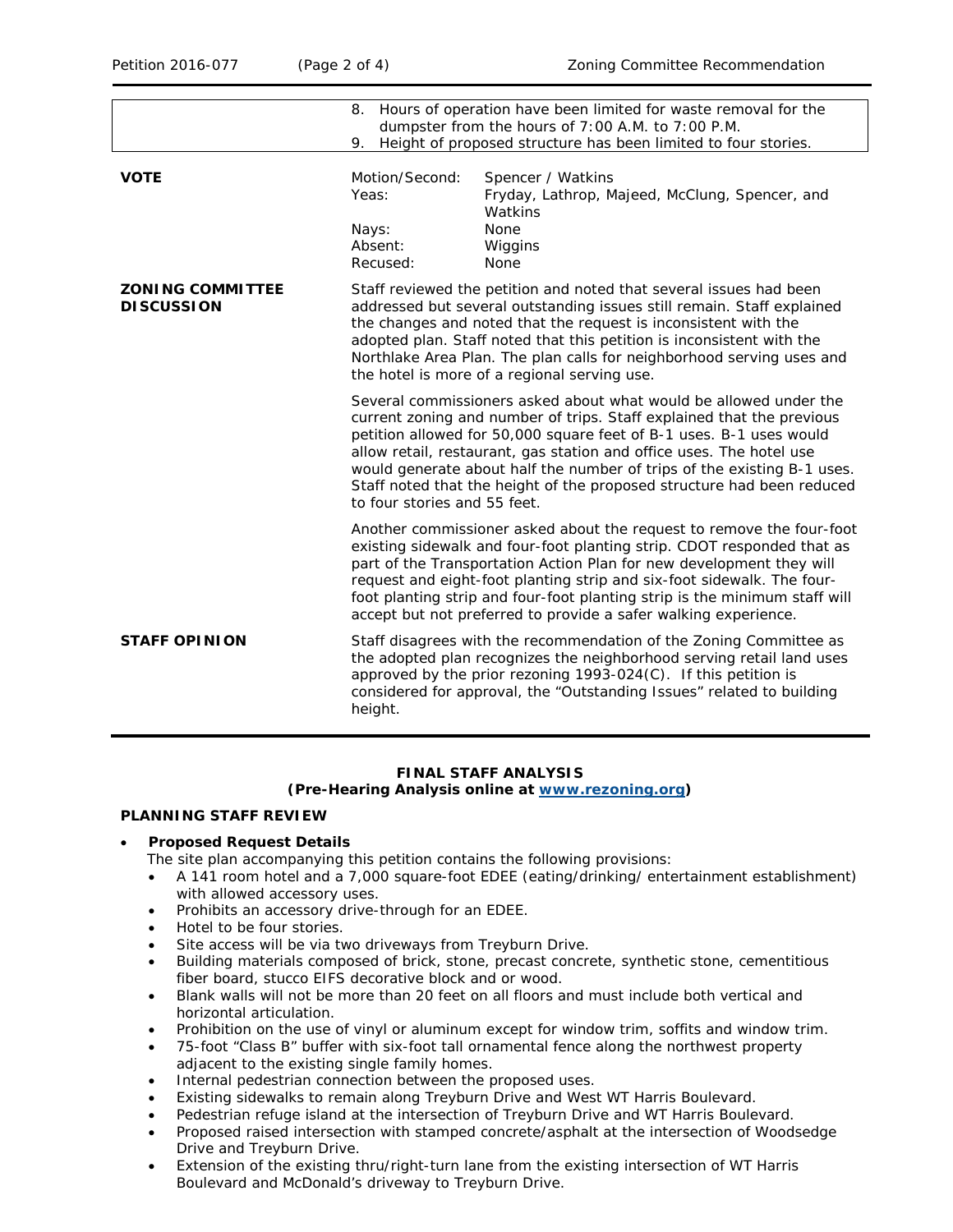- A note that dumpster service will be limited to the hours between 7:00 A.M. and 7:00 P.M.
- Detached lighting limited to 26 feet in height.
- Additional street lighting along site front on Treyburn Drive.
- Screening shrubs adjacent to Interstate 485 to screen parking.

### • **Public Plans and Policies**

- The site is located at the unsignalized intersection of a major thoroughfare and a minor collector. CDOT continues to request construction of the standard eight-foot wide planting strip and six-foot wide sidewalk along the site's Treyburn Drive frontage. Traffic improvements included in the current site plan appear feasible but will require further evaluation during permitting to determine if they are appropriate within agency guidelines.
- See Outstanding Issues, Notes 7 through 10.

## • **TRANSPORTATION CONSIDERATIONS**

The site is located at the unsignalized intersection of a major thoroughfare and a minor collector. The current site plan fills a sidewalk gap along the site frontage near WT Harris. However, existing narrow sidewalk close to the street will not be replaced with a more desirable pedestrian facility.

## • **Vehicle Trip Generation:**

Current Zoning:

Existing Use: 0 trips per day (based on vacant land).

Entitlement: 4600 trips per day (based on 55,000 square feet of retail).

Proposed Zoning: 2040 trips per day (based on 141 room hotel and 7,000 square feet of restaurant).

**DEPARTMENT COMMENTS** (see full department reports online)

- **Charlotte Area Transit System:** No issues.
- **Charlotte Department of Neighborhood & Business Services:** No comments received.
- **Charlotte Fire Department:** No issues.
- **Charlotte-Mecklenburg Schools:** Non-residential petitions do not impact the number of students attending local schools.
- **Charlotte-Mecklenburg Storm Water Services:** No issues.
- **Charlotte Water:** The site has water availability for the rezoning boundary via an existing eightinch water main located along Treyburn Drive. The site currently does not have sewer system availability.
- **Engineering and Property Management:** No issues.
- **Mecklenburg County Land Use and Environmental Services Agency:** No issues.
- **Mecklenburg County Parks and Recreation Department:** No issues.

#### **OUTSTANDING ISSUES**

Land Use

- 1. Proposed hotel use is inconsistent with the surrounding residential context of the area and not appropriate in this location.
- 2. The proposed hotel is a regional/highway use and does not provide neighborhood retail services to the existing developed neighborhood as previously approved under petition 1993-024(C). Site and Building Design
- 3. Petitioner should reduce the height of the proposed hotel to three stories and 40 feet.

# **Attachments Online at [www.rezoning.org](http://www.rezoning.org/)**

- Application
- Pre-Hearing Staff Analysis
- Locator Map
- Site Plan
- Community Meeting Report
- Department Comments
	- Charlotte Area Transit System Review
	- Charlotte-Mecklenburg Storm Water Services Review